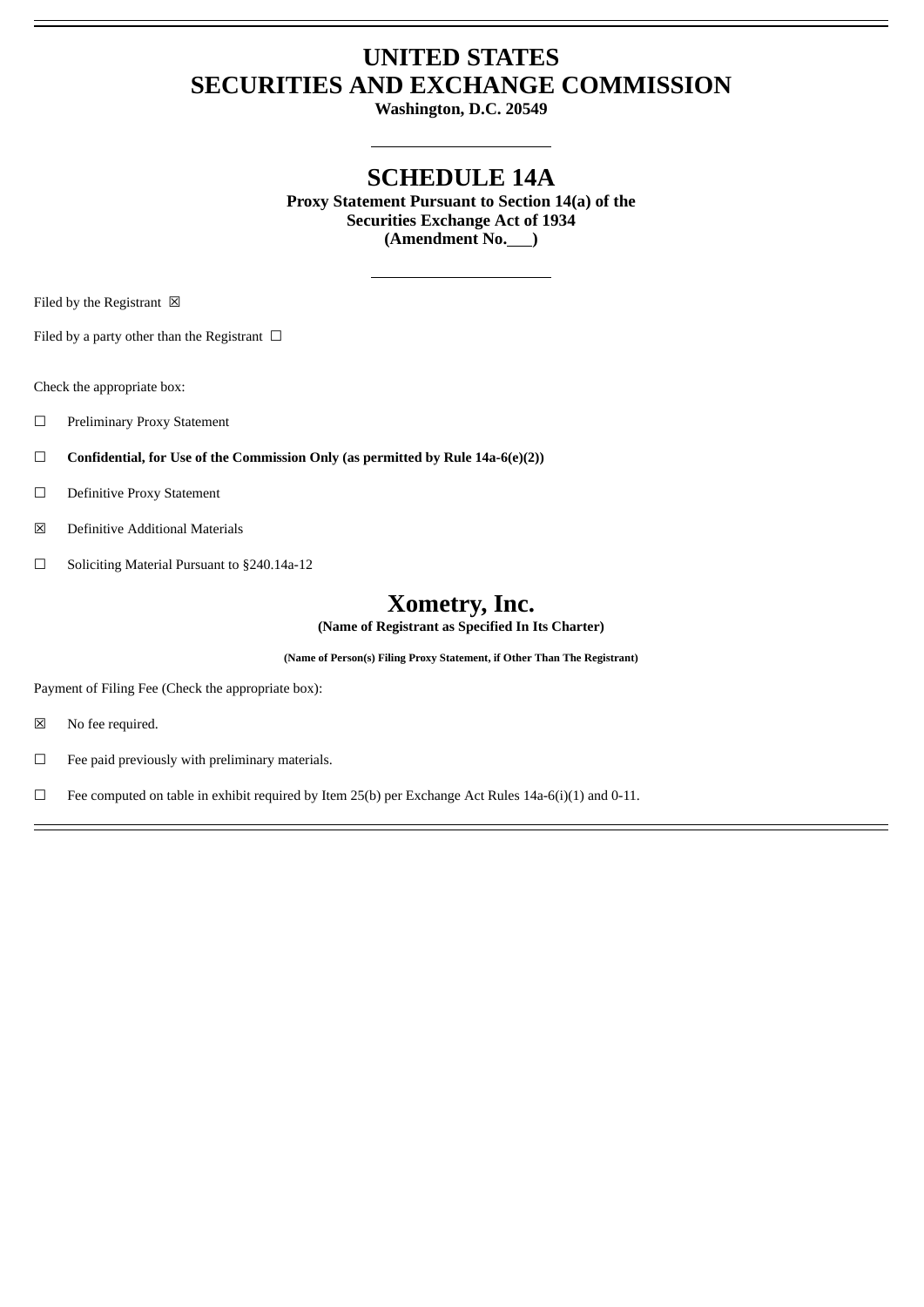

Go to www.envisionreports.com/xmtr or scan the OR code - login details are located in the shaded bar below.

#### **Stockholder Meeting Notice**

# Important Notice Regarding the Availability of Proxy Materials for the Xometry, Inc. Stockholder Meeting to be Held on June 28, 2022

Under Securities and Exchange Commission rules, you are receiving this notice that the proxy materials for the annual stockholders' meeting are available on the Internet. Follow the instructions below to view the materials and vote online or request a copy. The items to be voted on and location of the annual meeting are on the reverse side. Your vote is important!

This communication presents only an overview of the more complete proxy materials that are available to you on the Internet. We encourage you to access and review all of the important information contained in the proxy materials before voting. The proxy statement and annual report to stockholders are available at:

# www.envisionreports.com/xmtr



#### Step 1: Go to www.envisionreports.com/xmtr.

- Click on Cast Your Vote or Request Materials. Step 2:
- Step 3: Follow the instructions on the screen to log in.
- Step 4: Make your selections as instructed on each screen for your delivery preferences.

Easy Online Access - View your proxy materials and vote.

Step 5: Vote your shares.

When you go online, you can also help the environment by consenting to receive electronic delivery of future materials.



Obtaining a Copy of the Proxy Materials - If you want to receive a copy of the proxy materials, you must request one. There is no charge to you for requesting a copy. Please make your request as instructed on the reverse side on or before June 15, 2022 to facilitate timely delivery.

03MZ38

 $2NOT$ 

┿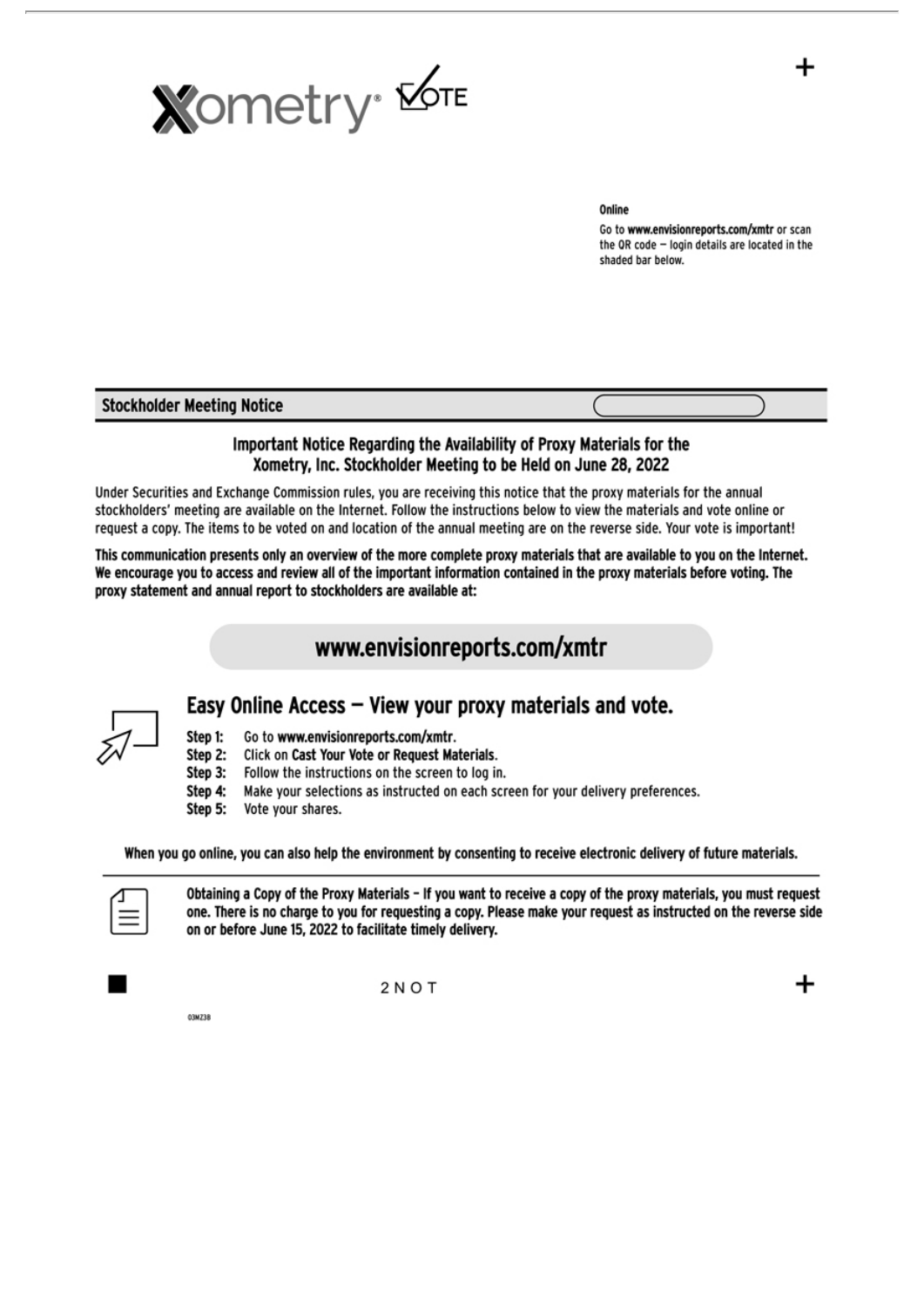### **Stockholder Meeting Notice**

The 2022 Annual Meeting of Stockholders of Xometry, Inc. will be held on Tuesday, June 28, 2022, at 11:00 AM Eastern Time, virtually via the internet at www.meetnow.global/MM6NC9R. To access the virtual meeting, you must have the information that is printed in the shaded bar located on the reverse side of this form.

Proposals to be voted on at the meeting are listed below along with the Board of Directors' recommendations.

The Board of Directors recommend a vote FOR all the nominees listed and FOR Proposal 2:

- **Election of Directors:** 1.
	- 01 Randolph Altschuler
	- 02 Deborah Bial
- 2. Ratification of the Selection of KPMG LLP as our independent registered public accounting firm for the fiscal year ending December 31, 2022

PLEASE NOTE - YOU CANNOT VOTE BY RETURNING THIS NOTICE. To vote your shares you must go online or request a paper copy of the proxy materials to receive a proxy card.



#### Here's how to order a copy of the proxy materials and select delivery preferences:

Current and future delivery requests can be submitted using the options below.

If you request an email copy, you will receive an email with a link to the current meeting materials.

PLEASE NOTE: You must use the number in the shaded bar on the reverse side when requesting a copy of the proxy materials.

- $\overline{a}$ Internet - Go to www.envisionreports.com/xmtr. Click Cast Your Vote or Request Materials.
- Phone Call us free of charge at 1-866-641-4276.
- Email Send an email to investorvote@computershare.com with "Proxy Materials Xometry, Inc." in the subject line. Include your full name and address, plus the number located in the shaded bar on the reverse side, and state that you want a paper copy of the meeting materials.

To facilitate timely delivery, all requests for a paper copy of proxy materials must be received by June 15, 2022.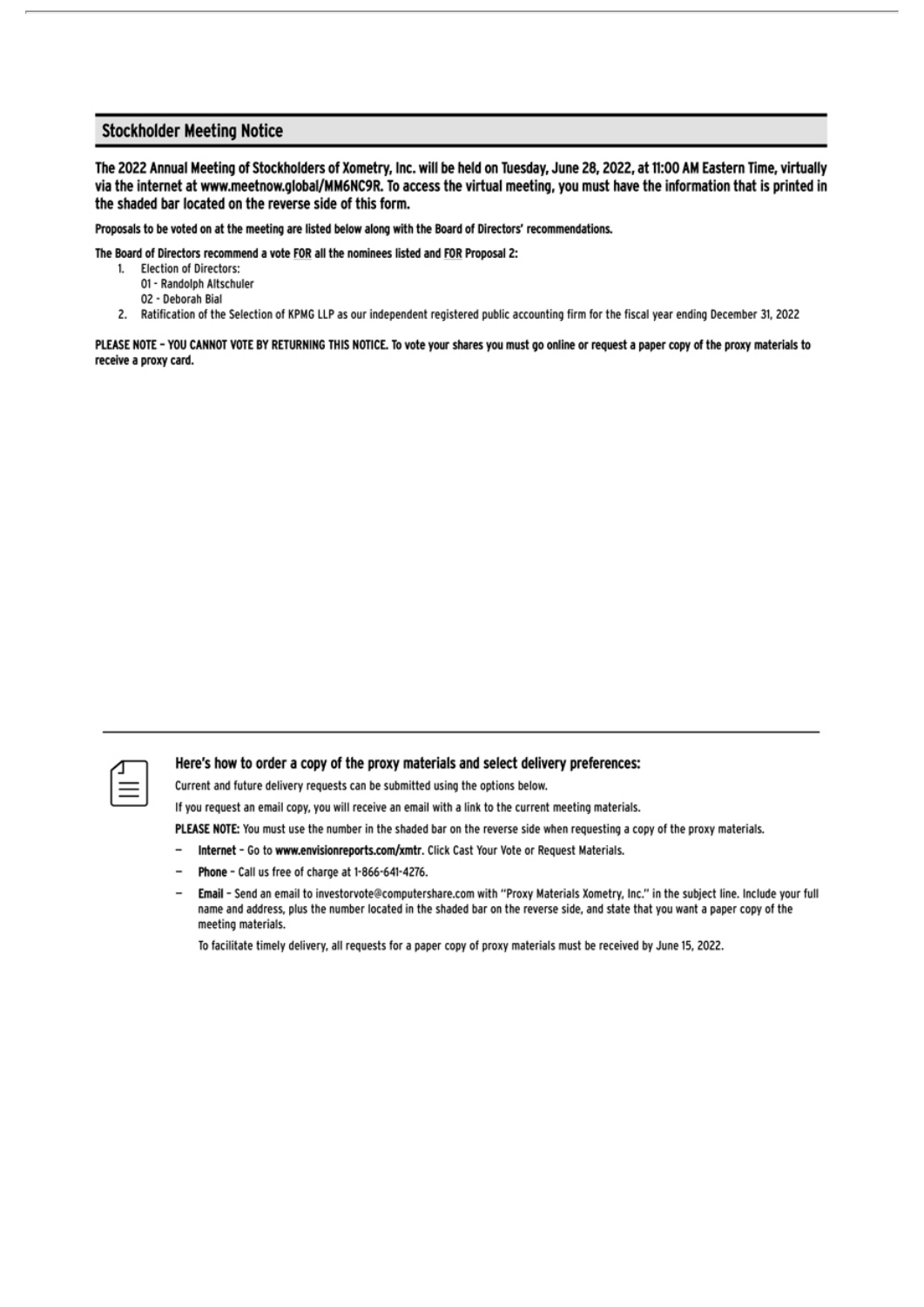

|                                                                                                                                                                                | Your vote matters - here's how to vote!<br>You may vote online or by phone instead of mailing this card.<br>Online<br>Go to www.envisionreports.com/xmtr or<br>scan the QR code - login details are<br>located in the shaded bar below. |  |  |
|--------------------------------------------------------------------------------------------------------------------------------------------------------------------------------|-----------------------------------------------------------------------------------------------------------------------------------------------------------------------------------------------------------------------------------------|--|--|
|                                                                                                                                                                                | Phone<br>Call toll free 1-800-652-VOTE (8683) within<br>the USA, US territories and Canada                                                                                                                                              |  |  |
| Using a black ink pen, mark your votes with an X as shown in this example.<br>Please do not write outside the designated areas.                                                | Save paper, time and money!<br>Sign up for electronic delivery at<br>www.envisionreports.com/xmtr                                                                                                                                       |  |  |
| 2022 Annual Meeting Proxy Card                                                                                                                                                 |                                                                                                                                                                                                                                         |  |  |
| $\blacktriangledown$ if voting by Mail, sign, detach and return the bottom portion in the enclosed envelope. $\blacktriangledown$                                              |                                                                                                                                                                                                                                         |  |  |
| Proposals - The Board of Directors recommend a vote FOR all the nominees listed and FOR Proposal 2.                                                                            |                                                                                                                                                                                                                                         |  |  |
| 1. Election of Directors:                                                                                                                                                      |                                                                                                                                                                                                                                         |  |  |
| Withhold<br>For<br>For<br>01 - Randolph Altschuler<br>02 - Deborah Bial                                                                                                        | Withhold                                                                                                                                                                                                                                |  |  |
| Against Abstain<br>For<br>2. Ratification of the Selection of KPMG LLP as our independent<br>registered public accounting firm for the fiscal year ending<br>December 31, 2022 |                                                                                                                                                                                                                                         |  |  |

# 3 Authorized Signatures - This section must be completed for your vote to count. Please date and sign below.

| Please sign exactly as name(s) appears hereon. Joint owners should each sign. When signing as attorney, executor, administrator, corporate officer, trustee, guardian, or custodian, please giv<br>full title. |                                                     |                                                     |
|----------------------------------------------------------------------------------------------------------------------------------------------------------------------------------------------------------------|-----------------------------------------------------|-----------------------------------------------------|
| Date (mm/dd/yyyy) - Please print date below.                                                                                                                                                                   | Signature 1 - Please keep signature within the box. | Signature 2 - Please keep signature within the box. |
|                                                                                                                                                                                                                |                                                     |                                                     |

**O3MZIC** 

■

21BV

 $\ddot{}$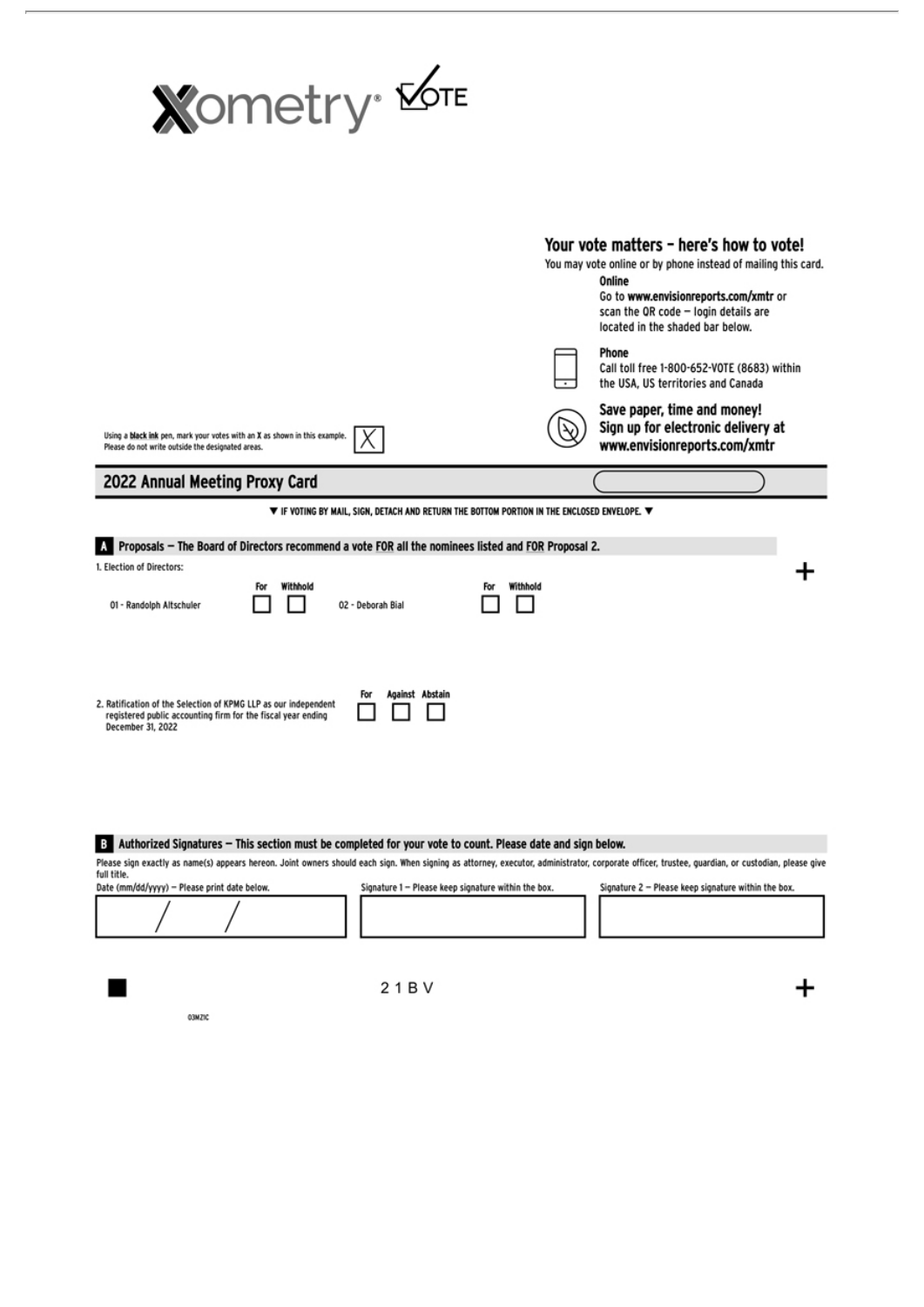

▼ IF VOTING BY MAIL, SIGN, DETACH AND RETURN THE BOTTOM PORTION IN THE ENCLOSED ENVELOPE. ▼

#### Xometry, Inc.

## Notice of 2022 Annual Meeting of Stockholders

#### Proxy Solicited by Board of Directors for Annual Meeting - June 28, 2022

Randolph Altschuler, James Rallo, or any of them, each with the power of substitution, are hereby authorized to represent and vote the shares of the undersigned, with all the powers which the undersigned would possess if personally present, at the Annual Meeting of Stockholders of Xometry, Inc. to be held on June 28, 2022 or at any postponement or adjournment thereof.

Shares represented by this proxy will be voted by the stockholder. If no such directions are indicated, the Proxies will have authority to vote FOR the election of the Board of Directors and FOR item 2.

In their discretion, the Proxies are authorized to vote upon such other business as may properly come before the meeting.

(Items to be voted appear on reverse side)

**C** Non-Voting Items

Change of Address - Please print new address below.

Comments - Please print your comments below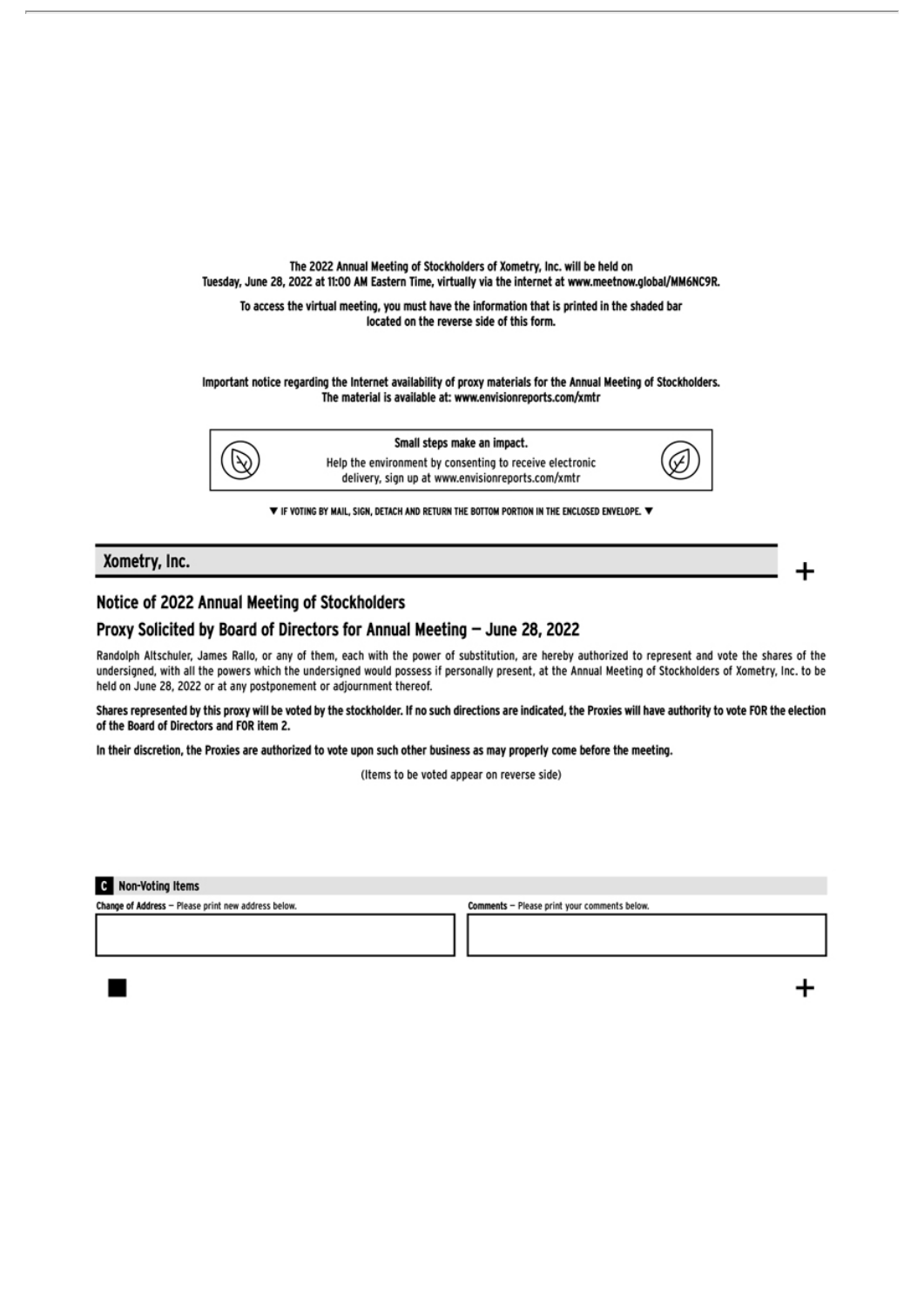

Using a black ink pen, mark your votes with an X as shown in this example.  $\not\blacktriangleright$ Please do not write outside the designated areas.

2022 Annual Meeting Proxy Card

▼ IF VOTING BY MAIL, SIGN, DETACH AND RETURN THE BOTTOM PORTION IN THE ENCLOSED ENVELOPE. ▼

#### A Proposals - The Board of Directors recommend a vote FOR all the nominees listed and FOR Proposal 2.

| 1. Election of Directors:                                                                                                                            |                 |                        |                 |  |
|------------------------------------------------------------------------------------------------------------------------------------------------------|-----------------|------------------------|-----------------|--|
| 01 - Randolph Altschuler                                                                                                                             | Withhold<br>For | 02 - Deborah Bial      | Withhold<br>For |  |
|                                                                                                                                                      |                 |                        |                 |  |
| 2. Ratification of the Selection of KPMG LLP as our independent<br>registered public accounting firm for the fiscal year ending<br>December 31, 2022 |                 | Against Abstain<br>For |                 |  |

#### 3 Authorized Signatures - This section must be completed for your vote to count. Please date and sign below.

Please sign exactly as name(s) appears hereon. Joint owners should each sign. When signing as attorney, executor, administrator, corporate officer, trustee, quardian, or custodian, please give full title. Date (mm/dd/yyyy) - Please print date below Signature 1 - Please keep signature within the box. Signature 2 - Please keep signature within the box.

03MZ2C

 $1UPX$ 

 $\div$ 

┿